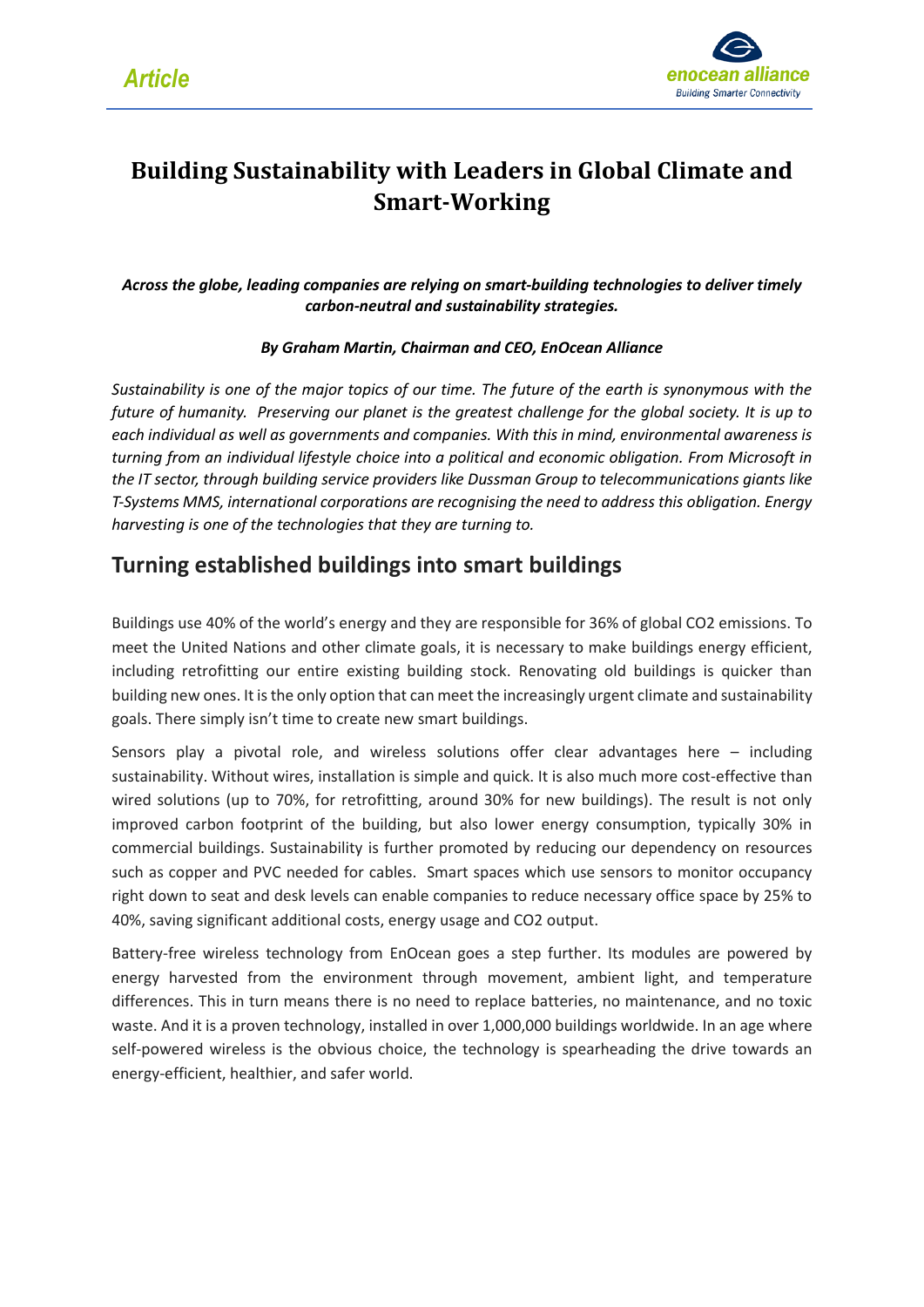

### **Smart (office) spaces**

Sustainability is a crucial commitment that is followed by action. Microsoft exemplifies such a commitment. It wants to become CO2-negative by 2030 and, by 2050, all the company's emissions since its founding in 1975 are to be neutralised. Meeting these ambitious, but essential targets require transforming the way people live and work. Beyond the smart devices we use every day, smart buildings and spaces are revolutionising the way companies do business, enabling them to become faster, smarter, safer, and more sustainable.

In this context, the consistent use of building automation alone could save about 12% of our total energy consumption and 10% of our total CO2 emissions. However, only about 1% of the national building stock is actually renovated each year. This is far too little - current renovation rates need to be at least doubled.

Microsoft has been at the forefront of this trend, with innovative solutions such as Azure Digital Twins. This is an IoT service that creates comprehensive models of the physical environment. It can create spatial intelligence graphs to model the relationships and interactions between people, spaces and devices, such as sensors.

As Microsoft's IoT business lead at Azure BD, Thomas Frahler explains, "*Microsoft joined the EnOcean Alliance in 2019 with the goal to drive more standardisation in intelligent building control. With this partnership, Microsoft wants to help companies adopt digital technologies quickly and help them build their own digital competencies.*"

#### **Sustainable (work) environments**

Even though Corona precautions are lifting, we still need buildings that improve health and wellness. The COVID pandemic has also increased awareness of the need for monitoring and controlling air quality, lighting levels, temperature, and occupancy levels.

Germany's Dussmann Group with 60,000 employees in 21 countries is one of the leading providers of integrated facilities management services not only in Germany but also globally. They are investing heavily in modern, attractive work environments for their staff - and in flexible concepts for new ways of working. They want to hold onto their employees for many years to come and, at the same time, ensure high productivity and improve efficiency in their management practices.

An example of this is cited by Dussmann Services CEO, Philipp Conrads. "The *corona pandemic has shown that there is a change in the way people are using offices and are working of course. So, we have decided to implement a user-oriented cleaning concept which is ensuring that not only personnel but also products are deployed and utilised more sustainably and in a more efficient way."*

The Dussmann Group is therefore investing heavily in the digitization of its business and administrative processes. The family-owned company is leveraging developments such as robotics and sensors in building cleaning, user-friendly apps, and intelligent tableware in catering or IoT projects (Internet of Things) as part of its strategic Next Level program "Dussmann digital".